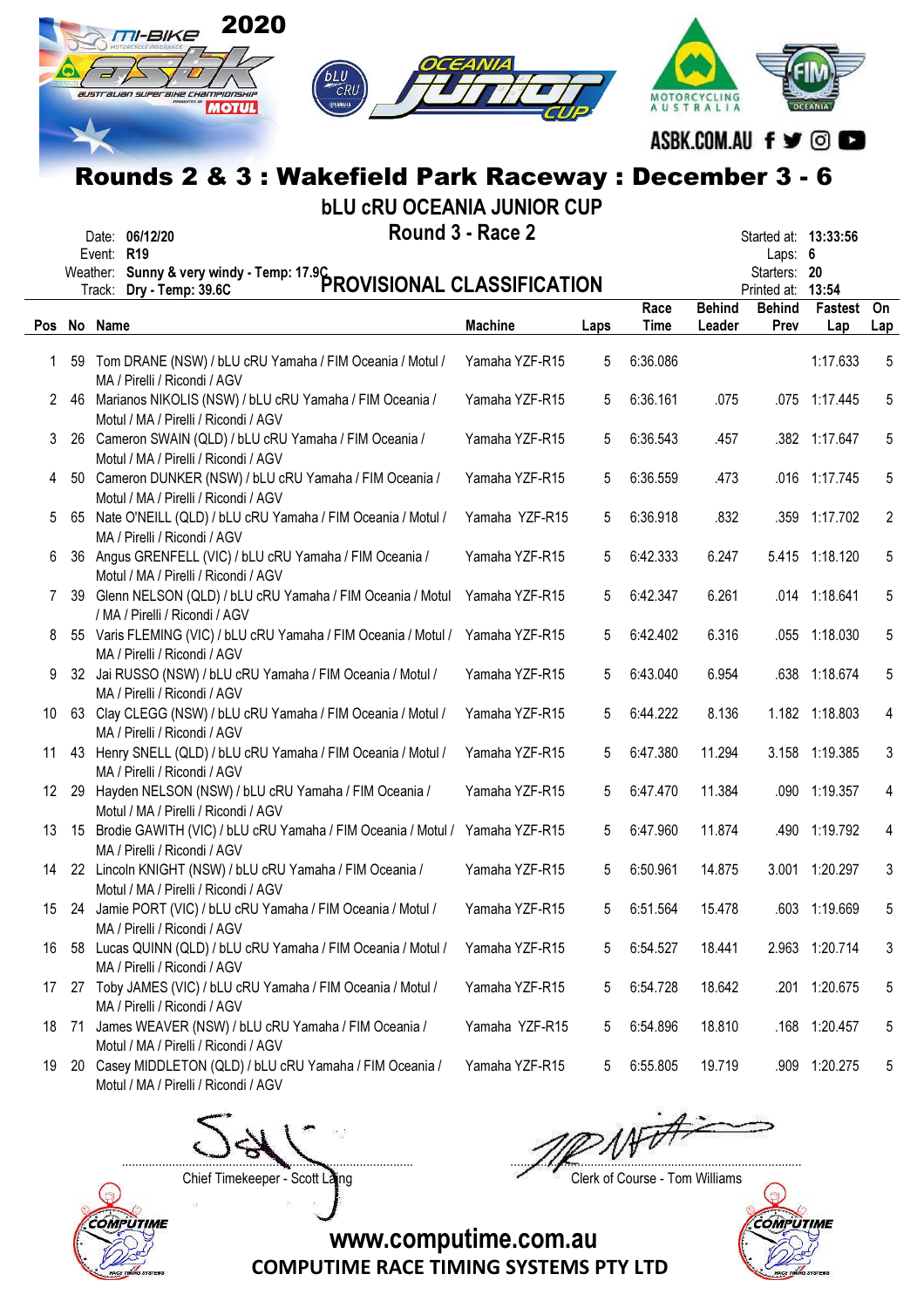|            |    | 2020<br>TI-BIKE<br><b>australian superaine Championship</b><br><b>MOTUL</b> | PLU<br>CRU<br>⊜удмана             | <b>OCEANIA</b>   |      |              | ASBK.COM.AU f y ©       |                              |                |                |
|------------|----|-----------------------------------------------------------------------------|-----------------------------------|------------------|------|--------------|-------------------------|------------------------------|----------------|----------------|
|            |    | Rounds 2 & 3 : Wakefield Park Raceway : December 3 - 6                      |                                   |                  |      |              |                         |                              |                |                |
|            |    |                                                                             | <b>bLU CRU OCEANIA JUNIOR CUP</b> |                  |      |              |                         |                              |                |                |
|            |    | 06/12/20<br>Date:                                                           |                                   | Round 3 - Race 2 |      |              |                         | Started at: 13:33:56         |                |                |
|            |    | Event: R19                                                                  |                                   |                  |      |              |                         | Laps:                        | -6             |                |
|            |    | Weather: Sunny & very windy - Temp: 17.9C<br>PROVISIONAL CLASSIFICATION     |                                   |                  |      |              |                         | Starters:<br>Printed at:     | - 20<br>13:54  |                |
| <b>Pos</b> |    | No Name                                                                     |                                   | <b>Machine</b>   | Laps | Race<br>Time | <b>Behind</b><br>Leader | <b>Behind</b><br><b>Prev</b> | Fastest<br>Lap | On<br>Lap      |
|            |    |                                                                             |                                   |                  |      |              |                         |                              |                |                |
| DS         | 72 | Levi RUSSO (NSW) / bLU cRU Yamaha / FIM Oceania / Motul /                   |                                   | Yamaha YZF-R15   | 5    | 6:47.258     | 11.172                  | -8.547                       | 1:19.645       | $\overline{4}$ |
| Q          |    | MA / Pirelli / Ricondi / AGV                                                |                                   |                  |      |              |                         |                              |                |                |

Fastest Lap was 1:17.445 by Marianos NIKOLIS (NSW)

Current race lap record for OJC class - 1:14.906 by Marianos NIKOLIS (NSW) on a Yamaha YZF-R15 set on 05/12/20

\*\*\* RACE RED FLAG ON LAST LAP DUE TO CRASH AT TURN 2 INVOLVING No. 72 (L. RUSSO). RACE DECLARED WITH RESULTS AFTER 5 LAPS. No. 72 DISQUALIFIED AS CAUSE OF RED FLAG \*\*\*

The results are provisional until the end of the time limit for protests and appeals.



....................................................................................... .......................................................................................

Chief Timekeeper - Scott Laing Chief Timekeeper - Scott Laing

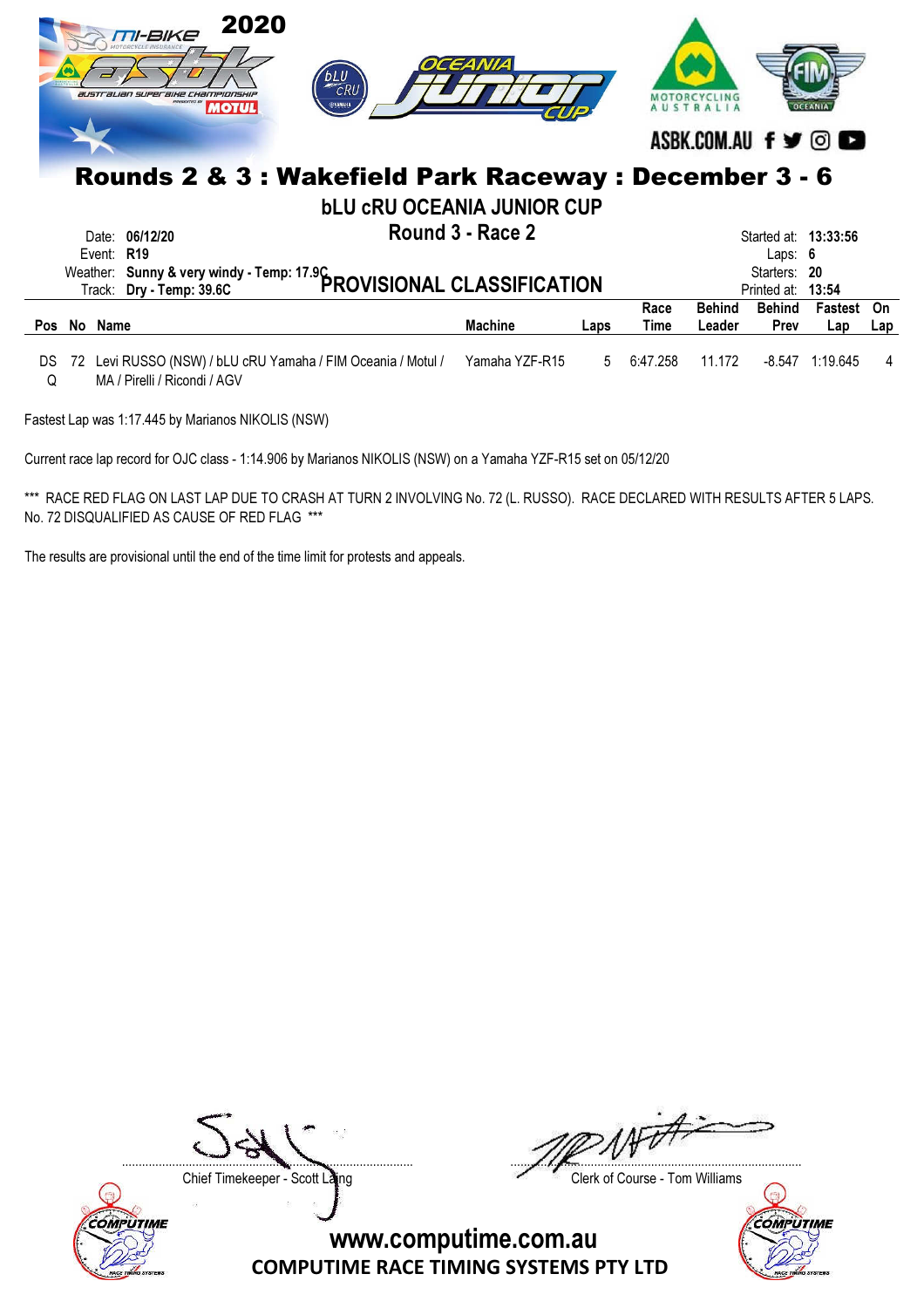| 2020<br>TI-BIKE<br>australian superaine championship<br><b>MOTUL</b><br>Rounds 2 & 3 : Wakefield Park Raceway : December 3 - 6 | MOTORCYCLING<br><b>AUSTRALIA</b>  | ASBK.COM.AU f y © O                              |                                     |          |                   |                                                                        |  |
|--------------------------------------------------------------------------------------------------------------------------------|-----------------------------------|--------------------------------------------------|-------------------------------------|----------|-------------------|------------------------------------------------------------------------|--|
|                                                                                                                                | <b>bLU CRU OCEANIA JUNIOR CUP</b> |                                                  |                                     |          |                   |                                                                        |  |
| Date: 06/12/20<br>Event: R19<br>Weather: Sunny & very windy - Temp: 17.9C<br>Track: Dry - Temp: 39.6C                          | <b>PROVISIONAL LAP TIMES</b>      | Round 3 - Race 2                                 |                                     |          |                   | Started at: 13:33:56<br>Laps: $6$<br>Starters: 20<br>Printed at: 13:54 |  |
| No Name                                                                                                                        | Lap 1                             | Lap2                                             | Lap <sub>3</sub>                    | Lap 4    | Lap <sub>5</sub>  |                                                                        |  |
| Brodie GAWITH (VIC)<br>15                                                                                                      | 1:28.028                          |                                                  |                                     |          | 1:20.046          |                                                                        |  |
| Casey MIDDLETON (QLD)<br>20                                                                                                    | 1:31.695                          | 1:21.434                                         | 1:21.544                            |          | 1:20.857 1:20.275 |                                                                        |  |
| Lincoln KNIGHT (NSW)<br>22                                                                                                     | 1:28.467                          |                                                  | 1:20.356 1:20.297                   | 1:20.795 | 1:21.046          |                                                                        |  |
| 24 Jamie PORT (VIC)                                                                                                            | 1:29.715                          |                                                  | 1:21.178 1:20.656 1:20.346 1:19.669 |          |                   |                                                                        |  |
| Cameron SWAIN (QLD)<br>26                                                                                                      | 1:24.799                          | 1:18.118 1:18.290                                |                                     |          | 1:17.689 1:17.647 |                                                                        |  |
| Toby JAMES (VIC)<br>27                                                                                                         | 1:30.507                          | 1:21.124 1:21.114                                |                                     |          | 1:21.308 1:20.675 |                                                                        |  |
| Hayden NELSON (NSW)<br>29                                                                                                      | 1:28.534                          |                                                  | 1:20.130  1:19.428  1:19.357        |          | 1:20.021          |                                                                        |  |
| Jai RUSSO (NSW)<br>32                                                                                                          | 1:26.756                          | 1:19.405                                         | 1:19.164                            | 1:19.041 | 1:18.674          |                                                                        |  |
| Angus GRENFELL (VIC)<br>36                                                                                                     | 1:26.871                          | 1:20.374                                         | 1:18.633                            | 1:18.335 | 1:18.120          |                                                                        |  |
| Glenn NELSON (QLD)<br>39                                                                                                       | 1:26.306                          | 1:19.117                                         | 1:19.149                            |          | 1:19.134 1:18.641 |                                                                        |  |
| Henry SNELL (QLD)<br>43                                                                                                        | 1:27.865                          | 1:20.416 1:19.385                                |                                     | 1:19.677 | 1:20.037          |                                                                        |  |
| Marianos NIKOLIS (NSW)<br>46                                                                                                   | 1:24.169                          | 1:18.344                                         | 1:18.145                            | 1:18.058 | 1:17.445          |                                                                        |  |
| Cameron DUNKER (NSW)<br>50                                                                                                     | 1:24.452                          | 1:18.105                                         | 1:17.876                            |          | 1:18.381 1:17.745 |                                                                        |  |
| 55 Varis FLEMING (VIC)                                                                                                         |                                   | 1:26.290 1:20.673 1:18.924 1:18.485 1:18.030     |                                     |          |                   |                                                                        |  |
| 58 Lucas QUINN (QLD)                                                                                                           |                                   | 1:29.488  1:22.666  1:20.714  1:20.792  1:20.867 |                                     |          |                   |                                                                        |  |
| Tom DRANE (NSW)<br>59                                                                                                          |                                   | 1:24.164 1:18.432 1:17.805 1:18.052 1:17.633     |                                     |          |                   |                                                                        |  |
| Clay CLEGG (NSW)<br>63                                                                                                         |                                   | 1:26.569  1:20.425  1:19.474  1:18.803           |                                     |          | 1:18.951          |                                                                        |  |
| Nate O'NEILL (QLD)<br>65                                                                                                       | 1:25.301                          |                                                  | 1:17.702 1:18.271 1:17.733 1:17.911 |          |                   |                                                                        |  |
| James WEAVER (NSW)<br>71                                                                                                       |                                   | 1:29.589  1:21.756  1:21.395  1:21.699  1:20.457 |                                     |          |                   |                                                                        |  |

72 Levi RUSSO (NSW) 1:27.532 1:20.304 1:19.691 1:19.645 1:20.086

\*\*\* RACE RED FLAG ON LAST LAP DUE TO CRASH AT TURN 2 INVOLVING No. 72 (L. RUSSO). RACE DECLARED WITH RESULTS AFTER 5 LAPS. No. 72 DISQUALIFIED AS CAUSE OF RED FLAG \*\*\*

The results are provisional until the end of the time limit for protests and appeals.



....................................................................................... .......................................................................................

Chief Timekeeper - Scott Laing Chief Timekeeper - Scott Laing

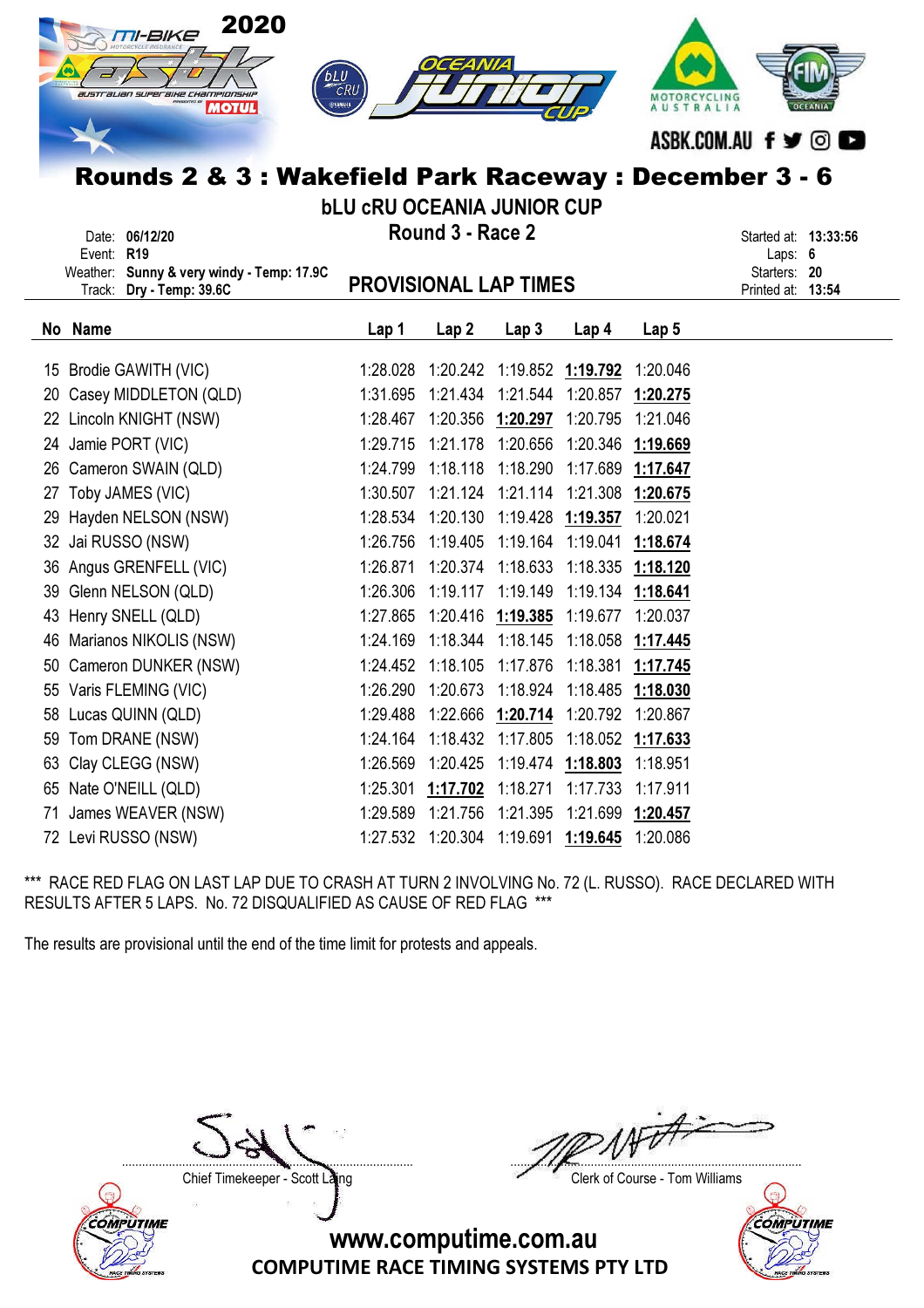

bLU cRU OCEANIA JUNIOR CUP

|                | Date: 06/12/20                            |                   |         |          | Round 3 - Race 2               |                               |                               |         | Started at: 13:33:56 |
|----------------|-------------------------------------------|-------------------|---------|----------|--------------------------------|-------------------------------|-------------------------------|---------|----------------------|
|                | Event: R19                                |                   |         |          |                                |                               |                               |         | Laps: 6              |
|                | Weather: Sunny & very windy - Temp: 17.9C |                   |         |          |                                |                               |                               |         | Starters: 20         |
|                | Track:                                    | Dry - Temp: 39.6C |         |          | <b>PROVISIONAL SPLIT TIMES</b> |                               |                               |         | Printed at: 13:54    |
| Lap            | Split 1                                   | Split 2           | Split 3 | Lap Time | Lap                            | Split 1                       | Split 2                       | Split 3 | Lap Time             |
|                | 15 Brodie GAWITH (VIC) (13th)             |                   |         |          | 1                              | 31.524                        | 29.117                        | 29.866  | 1:30.507             |
| 1              | 30.042                                    | 28.571            | 29.415  | 1:28.028 | $\boldsymbol{2}$               | 22.165                        | 28.439                        | 30.520  | 1:21.124             |
| $\overline{2}$ | 22.171                                    | 28.463            | 29.608  | 1:20.242 | 3                              | 22.344                        | 28.680                        | 30.090  | 1:21.114             |
| $\mathbf{3}$   | 22.265                                    | 28.012            | 29.575  | 1:19.852 | $\overline{\mathbf{4}}$        | 22.947                        | 28.779                        | 29.582  | 1:21.308             |
| 4              | 22.079                                    | 28.504            | 29.209  | 1:19.792 | 5                              | 22.129                        | 28.449                        | 30.097  | 1:20.675             |
| 5              | 22.070                                    | 28.053            | 29.923  | 1:20.046 |                                |                               |                               |         |                      |
|                |                                           |                   |         |          |                                |                               | 29 Hayden NELSON (NSW) (12th) |         |                      |
|                | 20 Casey MIDDLETON (QLD) (19th)           |                   |         |          | 1                              | 30.339                        | 28.831                        | 29.364  | 1:28.534             |
| 1              | 31.144                                    | 29.838            | 30.713  | 1:31.695 | $\overline{c}$                 | 22.084                        | 28.366                        | 29.680  | 1:20.130             |
| $\overline{2}$ | 22.510                                    | 28.434            | 30.490  | 1:21.434 | 3                              | 22.099                        | 27.911                        | 29.418  | 1:19.428             |
| 3              | 22.467                                    | 28.694            | 30.383  | 1:21.544 | $\overline{\mathbf{4}}$        | 21.889                        | 28.270                        | 29.198  | 1:19.357             |
| 4              | 22.447                                    | 28.348            | 30.062  | 1:20.857 | 5                              | 22.312                        | 28.162                        | 29.547  | 1:20.021             |
| 5              | 22.229                                    | 27.850            | 30.196  | 1:20.275 |                                |                               |                               |         |                      |
|                |                                           |                   |         |          |                                | 32 Jai RUSSO (NSW) (9th)      |                               |         |                      |
|                | 22 Lincoln KNIGHT (NSW) (14th)            |                   |         |          | 1                              | 29.180                        | 28.125                        | 29.451  | 1:26.756             |
| 1              | 30.233                                    | 28.828            | 29.406  | 1:28.467 | $\overline{c}$                 | 22.081                        | 27.640                        | 29.684  | 1:19.405             |
| $\overline{2}$ | 22.306                                    | 28.379            | 29.671  | 1:20.356 | 3                              | 22.062                        | 27.686                        | 29.416  | 1:19.164             |
| 3              | 22.212                                    | 28.313            | 29.772  | 1:20.297 | 4                              | 22.181                        | 27.543                        | 29.317  | 1:19.041             |
| 4              | 22.204                                    | 28.757            | 29.834  | 1:20.795 | 5                              | 22.021                        | 27.246                        | 29.407  | 1:18.674             |
| 5              | 22.379                                    | 28.624            | 30.043  | 1:21.046 |                                |                               |                               |         |                      |
|                |                                           |                   |         |          |                                | 36 Angus GRENFELL (VIC) (6th) |                               |         |                      |
|                | 24 Jamie PORT (VIC) (15th)                |                   |         |          | 1                              | 28.914                        | 28.327                        | 29.630  | 1:26.871             |
| 1              | 30.927                                    | 29.215            | 29.573  | 1:29.715 | $\overline{2}$                 | 22.367                        | 27.756                        | 30.251  | 1:20.374             |
| $\overline{2}$ | 22.386                                    | 28.764            | 30.028  | 1:21.178 | 3                              | 21.852                        | 27.198                        | 29.583  | 1:18.633             |
| 3              | 22.246                                    | 28.282            | 30.128  | 1:20.656 | 4                              | 21.752                        | 27.222                        | 29.361  | 1:18.335             |
| 4              | 22.211                                    | 28.413            | 29.722  | 1:20.346 | 5                              | 21.696                        | 27.081                        | 29.343  | 1:18.120             |
| $\overline{5}$ | 22.073                                    | 27.740            | 29.856  | 1:19.669 |                                |                               |                               |         |                      |
|                |                                           |                   |         |          |                                | 39 Glenn NELSON (QLD) (7th)   |                               |         |                      |
|                | 26 Cameron SWAIN (QLD) (3rd)              |                   |         |          | 1                              | 28.811                        | 28.014                        | 29.481  | 1:26.306             |
| 1              | 27.796                                    | 27.831            | 29.172  | 1:24.799 | $\overline{2}$                 | 21.749                        | 27.685                        | 29.683  | 1:19.117             |
| $\overline{2}$ | 21.402                                    | 27.492            | 29.224  | 1:18.118 | 3                              | 21.983                        | 27.590                        | 29.576  | 1:19.149             |
| 3              | 21.901                                    | 27.404            | 28.985  | 1:18.290 | $\overline{\mathbf{4}}$        | 21.826                        | 27.789                        | 29.519  | 1:19.134             |
| 4              | 21.318                                    | 27.178            | 29.193  | 1:17.689 | 5                              | 21.669                        | 27.490                        | 29.482  | 1:18.641             |
| 5              | 21.696                                    | 27.090            | 28.861  | 1:17.647 |                                |                               |                               |         |                      |
|                |                                           |                   |         |          |                                | 43 Henry SNELL (QLD) (11th)   |                               |         |                      |

27 Toby JAMES (VIC) (17th) 29.598 29.598 28.588 29.679 1:27.865



Chief Timekeeper - Scott Laing Chief Timekeeper - Scott Laing

....................................................................................... .......................................................................................

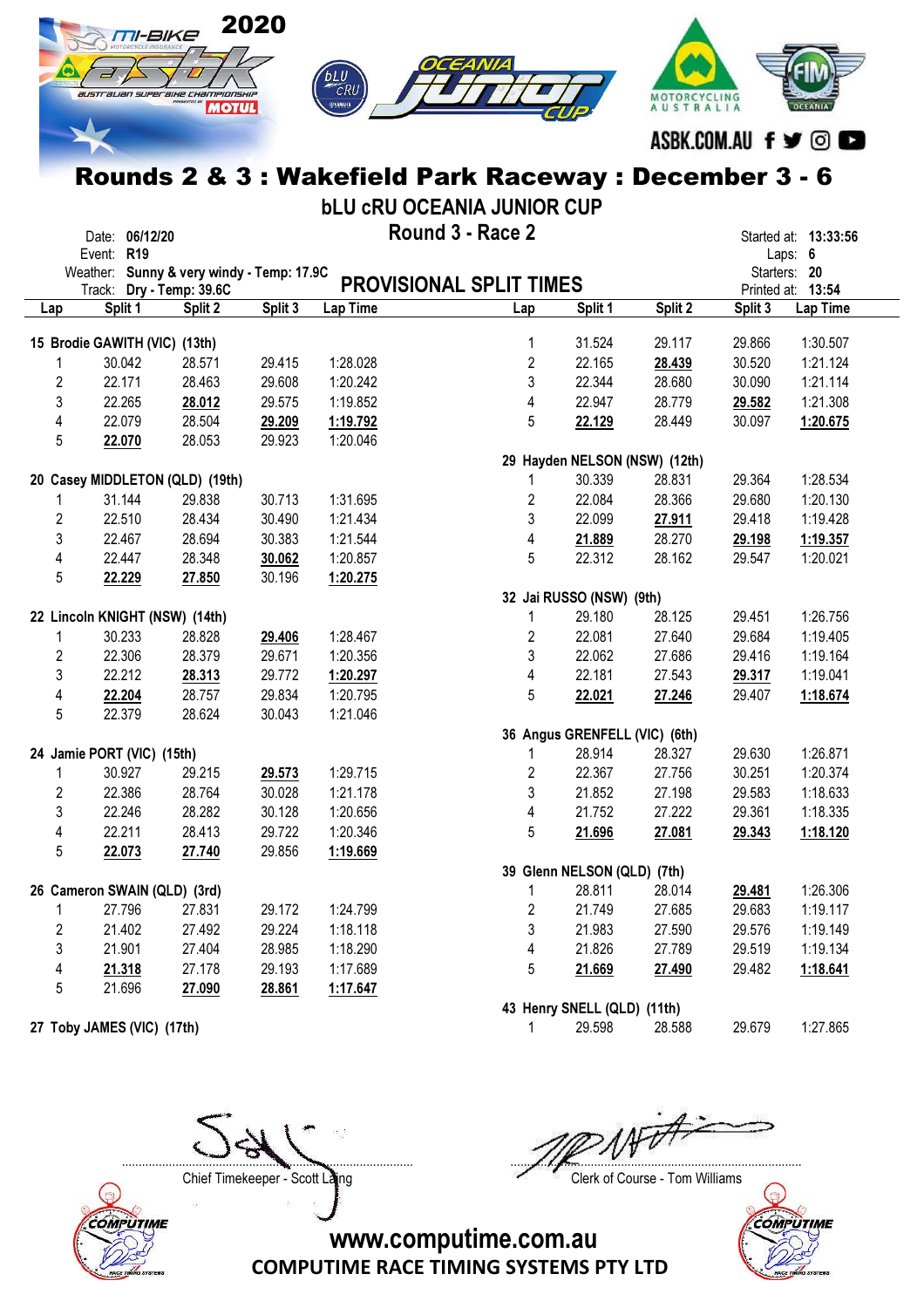

bLU cRU OCEANIA JUNIOR CUP

|                         | Date: 06/12/20                            |         |         |            | Round 3 - Race 2               |                              |         |         | Started at: 13:33:56 |
|-------------------------|-------------------------------------------|---------|---------|------------|--------------------------------|------------------------------|---------|---------|----------------------|
|                         | Event: R19                                |         |         |            |                                |                              |         |         | Laps: 6              |
|                         | Weather: Sunny & very windy - Temp: 17.9C |         |         |            |                                |                              |         |         | Starters: 20         |
|                         | Track: Dry - Temp: 39.6C                  |         |         |            | <b>PROVISIONAL SPLIT TIMES</b> |                              |         |         | Printed at: 13:54    |
| Lap                     | Split 1                                   | Split 2 | Split 3 | Lap Time   | Lap                            | Split 1                      | Split 2 | Split 3 | Lap Time             |
|                         |                                           |         |         |            |                                |                              |         |         |                      |
| $\overline{2}$          | 22.492                                    | 28.439  | 29.485  | 1:20.416   | $\overline{2}$                 | 21.808                       | 27.643  | 28.981  | 1:18.432             |
| 3                       | 21.928                                    | 28.167  | 29.290  | 1:19.385   | 3                              | 21.612                       | 27.376  | 28.817  | 1:17.805             |
| 4                       | 22.081                                    | 28.093  | 29.503  | 1:19.677   | 4                              | 21.695                       | 26.957  | 29.400  | 1:18.052             |
| 5                       | 22.215                                    | 28.000  | 29.822  | 1:20.037   | 5                              | 21.698                       | 27.070  | 28.865  | 1:17.633             |
|                         | 46 Marianos NIKOLIS (NSW) (2nd)           |         |         |            |                                | 63 Clay CLEGG (NSW) (10th)   |         |         |                      |
| $\mathbf{1}$            | 27.471                                    | 27.830  | 28.868  | 1:24.169   | 1                              | 28.450                       | 28.484  | 29.635  | 1:26.569             |
| $\overline{2}$          | 21.500                                    | 27.672  | 29.172  | 1:18.344   | $\overline{2}$                 | 22.440                       | 28.075  | 29.910  | 1:20.425             |
| 3                       | 21.845                                    | 27.549  | 28.751  | 1:18.145   | 3                              | 22.310                       | 27.877  | 29.287  | 1:19.474             |
| 4                       | 21.686                                    | 27.323  | 29.049  | 1:18.058   | 4                              | 21.752                       | 27.767  | 29.284  | 1:18.803             |
| 5                       | 21.555                                    | 27.220  | 28.670  | 1:17.445   | 5                              | 21.910                       | 27.617  | 29.424  | 1:18.951             |
|                         |                                           |         |         |            |                                |                              |         |         |                      |
|                         | 50 Cameron DUNKER (NSW) (4th)             |         |         |            |                                | 65 Nate O'NEILL (QLD) (5th)  |         |         |                      |
| 1                       | 27.613                                    | 27.679  | 29.160  | 1:24.452   | 1                              | 27.943                       | 28.108  | 29.250  | 1:25.301             |
| $\overline{2}$          | 21.594                                    | 27.267  | 29.244  | 1:18.105   | $\overline{2}$                 | 21.384                       | 27.137  | 29.181  | 1:17.702             |
| 3                       | 22.116                                    | 27.285  | 28.475  | 1:17.876   | 3                              | 21.961                       | 27.525  | 28.785  | 1:18.271             |
| $\overline{4}$          | 21.776                                    | 27.229  | 29.376  | 1:18.381   | 4                              | 21.471                       | 27.155  | 29.107  | 1:17.733             |
| 5                       | 21.649                                    | 27.096  | 29.000  | 1:17.745   | 5                              | 21.764                       | 27.202  | 28.945  | 1:17.911             |
|                         |                                           |         |         |            |                                |                              |         |         |                      |
|                         | 55 Varis FLEMING (VIC) (8th)              |         |         |            |                                | 71 James WEAVER (NSW) (18th) |         |         |                      |
| 1                       | 28.672                                    | 28.362  | 29.256  | 1:26.290   | 1                              | 30.783                       | 29.085  | 29.721  | 1:29.589             |
| $\overline{2}$          | 23.121                                    | 27.778  | 29.774  | 1:20.673   | $\overline{2}$                 | 22.387                       | 29.063  | 30.306  | 1:21.756             |
| 3                       | 22.065                                    | 27.521  | 29.338  | 1:18.924   | 3                              | 22.369                       | 29.167  | 29.859  | 1:21.395             |
| $\overline{4}$          | 22.068                                    | 27.339  | 29.078  | 1:18.485   | $\overline{4}$                 | 22.692                       | 29.207  | 29.800  | 1:21.699             |
| 5                       | 21.781                                    | 27.163  | 29.086  | 1:18.030   | 5                              | 22.311                       | 28.341  | 29.805  | 1:20.457             |
|                         | 58 Lucas QUINN (QLD) (16th)               |         |         |            |                                | 72 Levi RUSSO (NSW) (DSQ)    |         |         |                      |
| $\mathbf{1}$            | 30.519                                    | 29.007  | 29.962  | 1:29.488   | $\mathbf{1}$                   | 29.386                       | 28.395  | 29.751  | 1:27.532             |
|                         |                                           |         |         |            |                                |                              |         |         |                      |
| $\overline{2}$          | 22.889                                    | 28.920  | 30.857  | 1:22.666   | $\overline{2}$                 | 22.291                       | 28.396  | 29.617  | 1:20.304             |
| 3                       | 22.253                                    | 28.618  | 29.843  | 1:20.714   | 3                              | 22.065                       | 28.166  | 29.460  | 1:19.691             |
| $\overline{\mathbf{4}}$ | 22.258                                    | 28.753  | 29.781  | 1:20.792   | 4                              | 22.115                       | 28.016  | 29.514  | 1:19.645             |
| 5                       | 22.328                                    | 28.485  | 30.054  | 1:20.867   | 5                              | 22.270                       | 28.242  | 29.574  | 1:20.086             |
|                         | 59 Tom DRANE (NSW) (1st)                  |         |         |            |                                |                              |         |         |                      |
| 1.                      | 27 280                                    | 27 683  | 29 201  | $1.24$ 164 |                                |                              |         |         |                      |

\*\*\* RACE RED FLAG ON LAST LAP DUE TO CRASH AT TURN 2 INVOLVING No. 72 (L. RUSSO). RACE DECLARED WITH RESULTS AFTER 5 LAPS. No. 72 DISQUALIFIED AS CAUSE OF RED FLAG \*\*\*

The results are provisional until the end of the time limit for protests and appeals.

Chief Timekeeper - Scott Laing Chief Timekeeper - Scott Laing

....................................................................................... .......................................................................................



COMPUTIME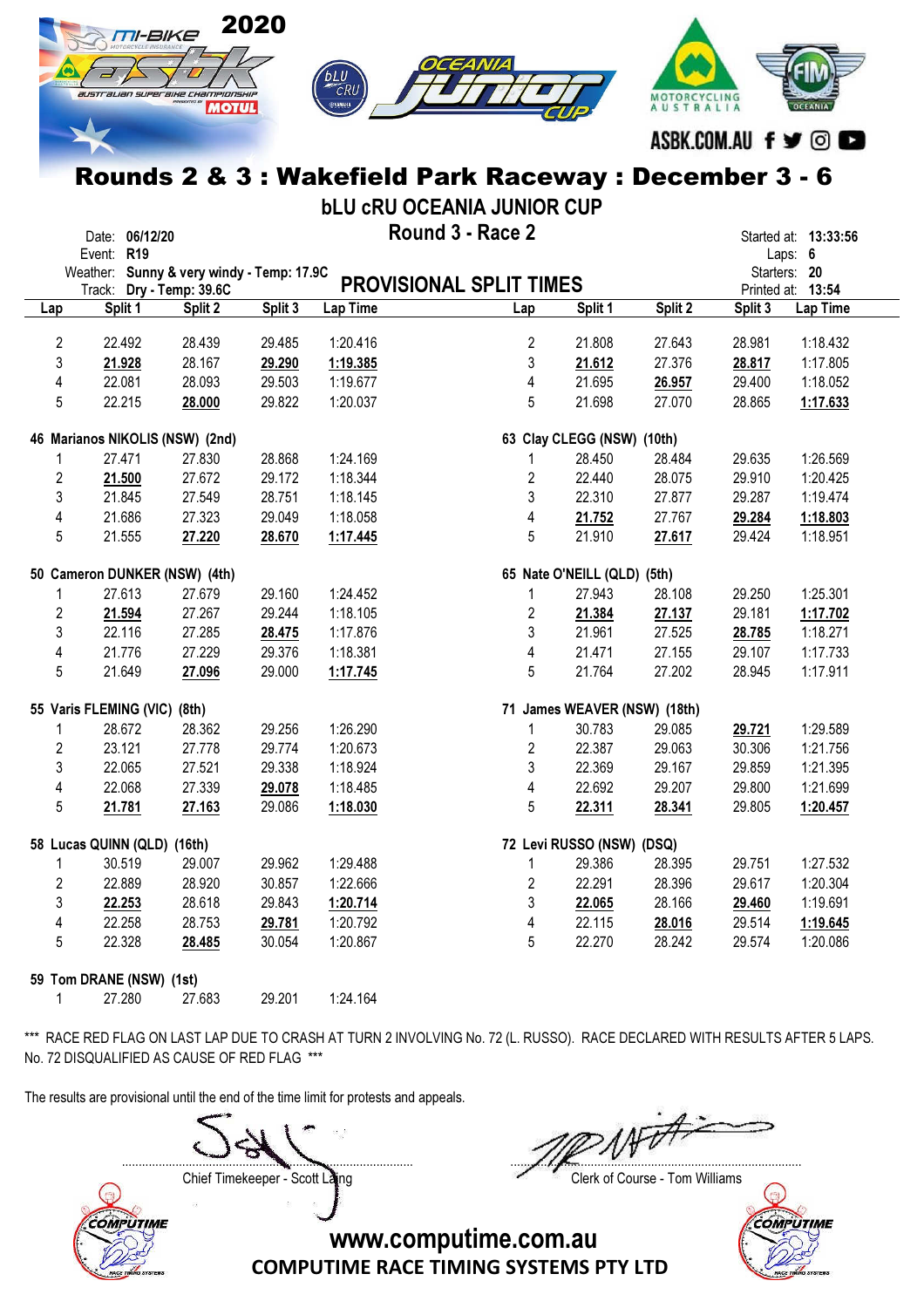|                  | TI-BIKE<br>australian superaike championskip |    | 2020<br>OCEANIA<br>bLU<br>$\overline{c}$ RU<br>⊕удмана<br><b>MOTUL</b>                                  | <b>AUSTRALIA</b> | ASBK.COM.AU f y © C               |                |
|------------------|----------------------------------------------|----|---------------------------------------------------------------------------------------------------------|------------------|-----------------------------------|----------------|
|                  |                                              |    | Rounds 2 & 3 : Wakefield Park Raceway : December 3 - 6                                                  |                  |                                   |                |
|                  |                                              |    | <b>bLU CRU OCEANIA JUNIOR CUP</b>                                                                       |                  |                                   |                |
| Date:<br>Event:  | 06/12/20<br>R <sub>19</sub>                  |    | Round 3 - Race 2                                                                                        |                  | Started at: 13:33:56<br>Laps: $6$ |                |
|                  |                                              |    | Weather: Sunny & very windy - Temp: 17.9C<br>Track: Day - Temp: 39.6C PROVISIONAL FASTEST LAPS SEQUENCE |                  | Starters: 20<br>Printed at: 13:54 |                |
|                  | Race                                         |    |                                                                                                         |                  | <b>Fastest</b>                    | On             |
| Lap              | Pos                                          |    | No Name                                                                                                 | <b>Machine</b>   | Lap                               | Lap            |
|                  |                                              | 59 | Tom DRANE (NSW)                                                                                         | Yamaha YZF-R15   | 1:24.164                          |                |
| $\boldsymbol{2}$ |                                              | 46 | Marianos NIKOLIS (NSW)                                                                                  | Yamaha YZF-R15   | 1:18.344                          | $\overline{2}$ |
| $\overline{2}$   | 2                                            | 50 | Cameron DUNKER (NSW)                                                                                    | Yamaha YZF-R15   | 1:18.105                          | $\overline{2}$ |
| $\overline{2}$   | 5                                            | 65 | Nate O'NEILL (QLD)                                                                                      | Yamaha YZF-R15   | 1:17.702                          | $\overline{2}$ |
| 4                |                                              | 26 | Cameron SWAIN (QLD)                                                                                     | Yamaha YZF-R15   | 1:17.689                          | 4              |
| 5                |                                              | 59 | Tom DRANE (NSW)                                                                                         | Yamaha YZF-R15   | 1:17.633                          | 5              |
| 5                | 2                                            | 46 | Marianos NIKOLIS (NSW)                                                                                  | Yamaha YZF-R15   | 1:17.445                          | 5              |

\*\*\* RACE RED FLAG ON LAST LAP DUE TO CRASH AT TURN 2 INVOLVING No. 72 (L. RUSSO). RACE DECLARED WITH RESULTS AFTER 5 LAPS. No. 72 DISQUALIFIED AS CAUSE OF RED FLAG \*\*\*

The results are provisional until the end of the time limit for protests and appeals.



....................................................................................... .......................................................................................

Chief Timekeeper - Scott Laing Chief Timekeeper - Scott Laing

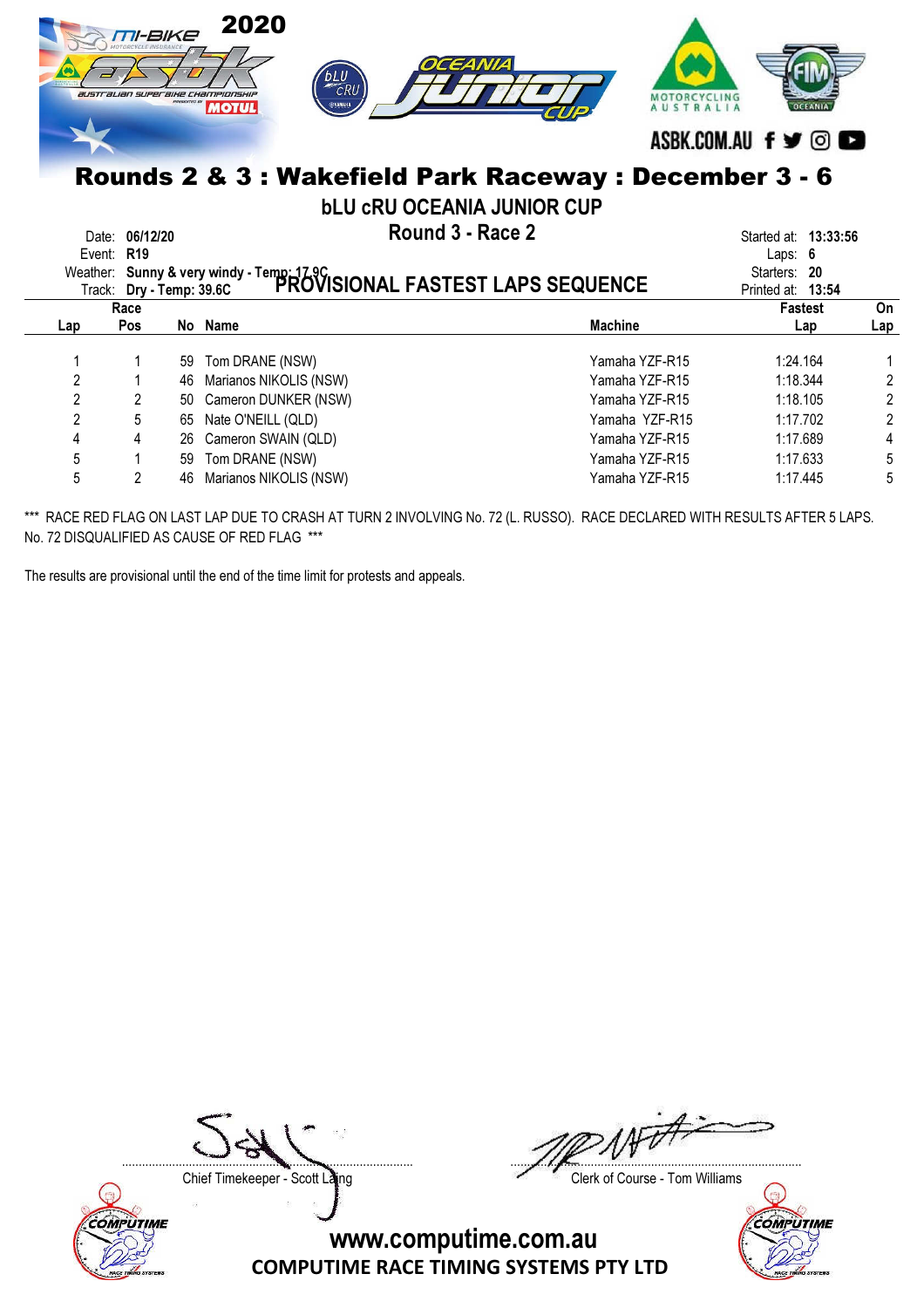

bLU cRU OCEANIA JUNIOR CUP

| Date:      | 06/12/20 | Round 3 - Race 2 | Started at: |    |
|------------|----------|------------------|-------------|----|
| Event: R19 |          |                  | Laps:       | -6 |

Date: 06/12/20 **Example 2 Round 3 - Race 2 Started at: 13:33:56** Started at: 13:33:56

Weather: Sunny & very windy - Temp: 17.9C  $\overline{\phantom{a}}$   $\overline{\phantom{a}}$   $\overline{\phantom{a}}$   $\overline{\phantom{a}}$   $\overline{\phantom{a}}$   $\overline{\phantom{a}}$   $\overline{\phantom{a}}$   $\overline{\phantom{a}}$   $\overline{\phantom{a}}$   $\overline{\phantom{a}}$   $\overline{\phantom{a}}$   $\overline{\phantom{a}}$   $\overline{\phantom{a}}$   $\overline{\phantom{a}}$   $\overline{\phantom{a}}$ 

|    | weather: Sunny & very windy - remp: 17.90<br>Track: Dry - Temp: 39.6C |       |    |                  |        |    | <b>PROVISIONAL LAP SHEET</b> |        |    |          |        | Starters: <b>20</b><br>Printed at: 13:54 |  |
|----|-----------------------------------------------------------------------|-------|----|------------------|--------|----|------------------------------|--------|----|----------|--------|------------------------------------------|--|
| No | Lap Time                                                              | Gap   | No | Lap Time         | Gap    | No | Lap Time                     | Gap    | No | Lap Time | Gap    |                                          |  |
|    |                                                                       |       | 39 | 1:19.117         | 2.910  | 29 | 1:19.428                     | 7.691  | 20 | 1:20.857 | 17.077 |                                          |  |
|    | Lap 1                                                                 |       | 32 | 1:19.405         | 3.648  | 15 | 1:19.852                     | 7.721  |    |          |        |                                          |  |
| 59 | 1:24.164                                                              |       | 55 | 1:20.673         | 4.450  | 22 | 1:20.297                     | 8.719  |    | Lap 5    |        |                                          |  |
| 46 | 1:24.169                                                              | .005  | 63 | 1:20.425         | 4.481  | 24 | 1:20.656                     | 11.148 | 59 | 1:17.633 |        |                                          |  |
| 50 | 1:24.452                                                              | .288  | 36 | 1:20.374         | 4.732  | 71 | 1:21.395                     | 12.339 | 46 | 1:17.445 | .075   |                                          |  |
| 26 | 1:24.799                                                              | .635  | 72 | 1:20.304         | 5.323  | 27 | 1:21.114                     | 12.344 | 26 | 1:17.647 | .457   |                                          |  |
| 65 | 1:25.301                                                              | 1.137 | 15 | 1:20.242         | 5.757  | 58 | 1:20.714                     | 12.467 | 50 | 1:17.745 | .473   |                                          |  |
| 55 | 1:26.290                                                              | 2.126 | 43 | 1:20.416         | 5.768  | 20 | 1:21.544                     | 14.272 | 65 | 1:17.911 | .832   |                                          |  |
| 39 | 1:26.306                                                              | 2.142 | 29 | 1:20.130         | 6.151  |    |                              |        | 36 | 1:18.120 | 6.247  |                                          |  |
| 63 | 1:26.569                                                              | 2.405 | 22 | 1:20.356         | 6.310  |    | Lap <sub>4</sub>             |        | 39 | 1:18.641 | 6.261  |                                          |  |
| 32 | 1:26.756                                                              | 2.592 | 24 | 1:21.178         | 8.380  | 59 | 1:18.052                     |        | 55 | 1:18.030 | 6.316  |                                          |  |
| 36 | 1:26.871                                                              | 2.707 | 71 | 1:21.756         | 8.832  | 46 | 1:18.058                     | .263   | 32 | 1:18.674 | 6.954  |                                          |  |
| 72 | 1:27.532                                                              | 3.368 | 27 | 1:21.124         | 9.118  | 50 | 1:18.381                     | .361   | 63 | 1:18.951 | 8.136  |                                          |  |
| 43 | 1:27.865                                                              | 3.701 | 58 | 1:22.666         | 9.641  | 26 | 1:17.689                     | .443   | 72 | 1:20.086 | 11.172 |                                          |  |
| 15 | 1:28.028                                                              | 3.864 | 20 | 1:21.434         | 10.616 | 65 | 1:17.733                     | .554   | 43 | 1:20.037 | 11.294 |                                          |  |
| 22 | 1:28.467                                                              | 4.303 |    |                  |        | 39 | 1:19.134                     | 5.253  | 29 | 1:20.021 | 11.384 |                                          |  |
| 29 | 1:28.534                                                              | 4.370 |    | Lap <sub>3</sub> |        | 36 | 1:18.335                     | 5.760  | 15 | 1:20.046 | 11.874 |                                          |  |
| 58 | 1:29.488                                                              | 5.324 | 59 | 1:17.805         |        | 32 | 1:19.041                     | 5.913  | 22 | 1:21.046 | 14.875 |                                          |  |
| 71 | 1:29.589                                                              | 5.425 | 50 | 1:17.876         | .032   | 55 | 1:18.485                     | 5.919  | 24 | 1:19.669 | 15.478 |                                          |  |
| 24 | 1:29.715                                                              | 5.551 | 46 | 1:18.145         | .257   | 63 | 1:18.803                     | 6.818  | 58 | 1:20.867 | 18.441 |                                          |  |
| 27 | 1:30.507                                                              | 6.343 | 26 | 1:18.290         | .806   | 72 | 1:19.645                     | 8.719  | 27 | 1:20.675 | 18.642 |                                          |  |
| 20 | 1:31.695                                                              | 7.531 | 65 | 1:18.271         | .873   | 43 | 1:19.677                     | 8.890  | 71 | 1:20.457 | 18.810 |                                          |  |
|    |                                                                       |       | 39 | 1:19.149         | 4.171  | 29 | 1:19.357                     | 8.996  | 20 | 1:20.275 | 19.719 |                                          |  |
|    | Lap <sub>2</sub>                                                      |       | 32 | 1:19.164         | 4.924  | 15 | 1:19.792                     | 9.461  |    |          |        |                                          |  |
| 46 | 1:18.344                                                              |       | 36 | 1:18.633         | 5.477  | 22 | 1:20.795                     | 11.462 |    |          |        |                                          |  |
| 50 | 1:18.105                                                              | .044  | 55 | 1:18.924         | 5.486  | 24 | 1:20.346                     | 13.442 |    |          |        |                                          |  |
| 59 | 1:18.432                                                              | .083  | 63 | 1:19.474         | 6.067  | 58 | 1:20.792                     | 15.207 |    |          |        |                                          |  |
| 26 | 1:18.118                                                              | .404  | 72 | 1:19.691         | 7.126  | 27 | 1:21.308                     | 15.600 |    |          |        |                                          |  |
| 65 | 1:17.702                                                              | .490  | 43 | 1:19.385         | 7.265  | 71 | 1:21.699                     | 15.986 |    |          |        |                                          |  |

\*\*\* RACE RED FLAG ON LAST LAP DUE TO CRASH AT TURN 2 INVOLVING No. 72 (L. RUSSO). RACE DECLARED WITH RESULTS AFTER 5 LAPS. No. 72 DISQUALIFIED AS CAUSE OF RED FLAG \*\*\*

The results are provisional until the end of the time limit for protests and appeals.

....................................................................................... .......................................................................................



Chief Timekeeper - Scott Laing Chief Timekeeper - Scott Laing

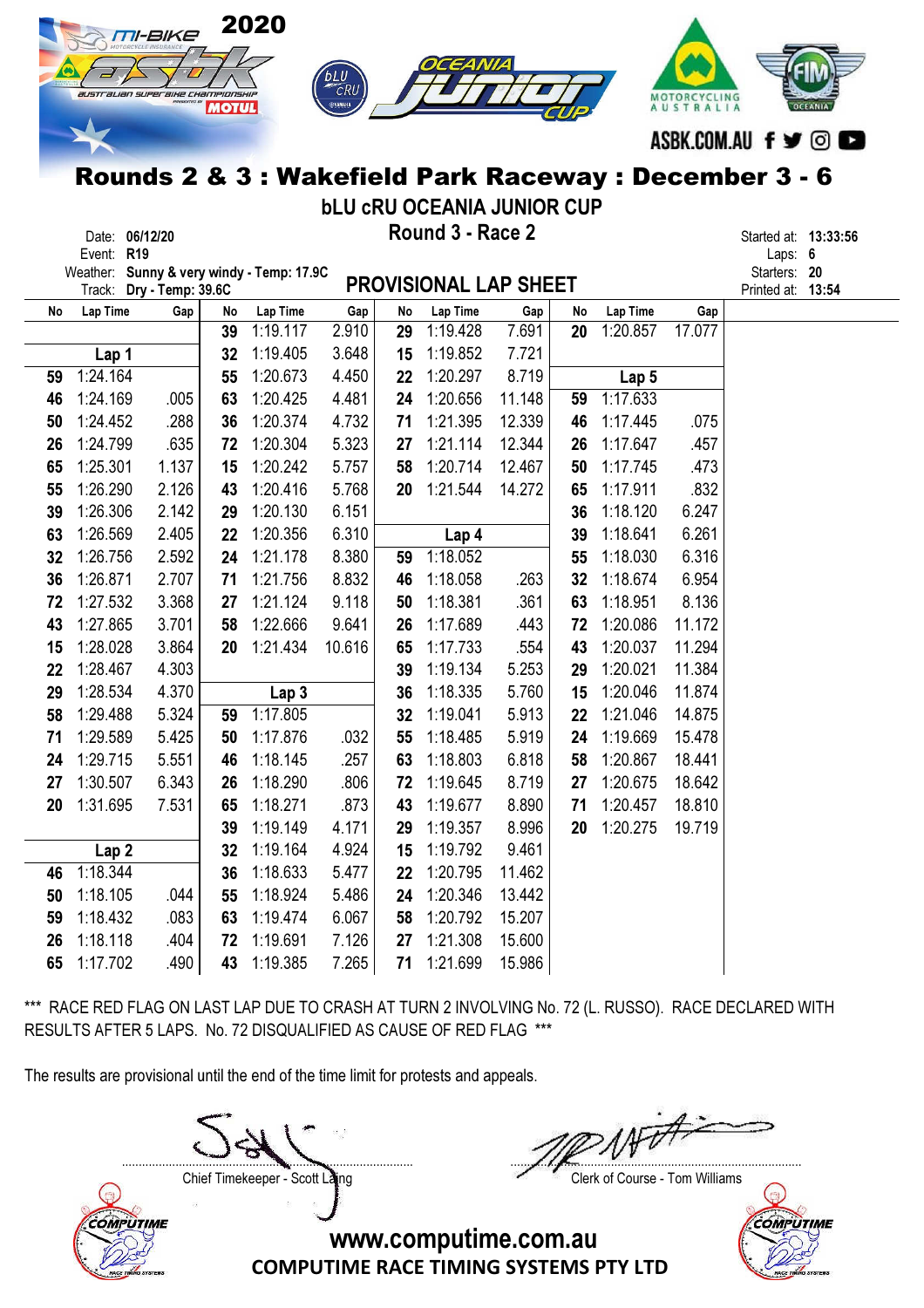|                              | TI-BIKE<br>australian superaixe championsxip<br><b>MOTUL</b> | 2020<br><b>bLU</b> |                  | EANIA<br>Rounds 2 & 3 : Wakefield Park Raceway : December 3 - 6 |                 | AUSTRALIA       | ASBK.COM.AU f y ©               |
|------------------------------|--------------------------------------------------------------|--------------------|------------------|-----------------------------------------------------------------|-----------------|-----------------|---------------------------------|
|                              |                                                              |                    |                  | <b>bLU CRU OCEANIA JUNIOR CUP</b>                               |                 |                 |                                 |
| Date: 06/12/20<br>Event: R19 |                                                              |                    | Round 3 - Race 2 |                                                                 |                 |                 | Started at: 13:33:56<br>Laps: 6 |
|                              | Weather: Sunny & very windy - Temp: 17.9C                    |                    |                  |                                                                 |                 |                 | Starters: 20                    |
| Track:                       | Dry - Temp: 39.6C                                            |                    |                  | <b>PROVISIONAL LAP CHART</b>                                    |                 |                 | Printed at: 13:54               |
| <b>Name</b>                  | Grid                                                         | 1                  | $\mathbf 2$      | 3                                                               | 4               | $5\phantom{.0}$ | <b>Name</b>                     |
| C. DUNKER                    | $5^{\circ}$                                                  | DΩ,                | ົ                | F۵                                                              | <u>۔ م</u>      | 59              | T. DRANE                        |
| T. DRANE                     | 59                                                           | 46                 | 50               | 50                                                              | 46              | 46              | <b>M. NIKOLIS</b>               |
| <b>M. NIKOLIS</b>            | 46                                                           | 50                 | 59               | 46                                                              | $50 -$          | 26              | C. SWAIN                        |
| C. SWAIN                     | 26                                                           | 26                 | 26               | 26                                                              | 26              | 50              | C. DUNKER                       |
| C. CLEGG                     | 63                                                           | 65                 | 65               | 65                                                              | 65              | 65              | N. O'NEILL                      |
| N. O'NEILL                   | 65                                                           | 55                 | 39               | 39                                                              | 39              | 36              | A. GRENFELL                     |
| A. GRENFELL                  | 36                                                           | 39                 | 32 <sub>2</sub>  | 32                                                              |                 | 39              | <b>G. NELSON</b>                |
| V. FLEMING                   | 55 <sub>5</sub>                                              | 63                 | 55               | 36                                                              |                 | 55              | V. FLEMING                      |
| <b>G. NELSON</b>             | 39                                                           |                    | 63               | 55                                                              | 55              | 32              | J. RUSSO                        |
| L. RUSSO                     | 72                                                           |                    | 36               | 63                                                              | 63              | 63              | C. CLEGG                        |
| J. RUSSO                     | 32 <sup>°</sup>                                              | 72                 | 72               | 72                                                              | 72              | 72              | L. RUSSO                        |
| <b>B. GAWITH</b>             | 15 <sub>1</sub>                                              | 43                 | 15 <sub>1</sub>  | 43                                                              | 43              | 43              | H. SNELL                        |
| H. SNELL                     | 43                                                           | 15                 | 43               | 29                                                              | 29              | 29              | H. NELSON                       |
| L. KNIGHT                    | $22 \overline{)}$                                            | 22 <sub>2</sub>    | 29               | 15                                                              | 15 <sub>1</sub> | 15              | <b>B. GAWITH</b>                |
| L. QUINN                     | 58                                                           | 29                 | 22               | $22 \overline{)}$                                               | 22              | 22              | L. KNIGHT                       |
| H. NELSON                    | 29                                                           | 58                 | 24               | 94                                                              | 94              | 24              | J. PORT                         |
| T. JAMES                     | 27                                                           | 71                 | 71               | 71                                                              | 58              | 58              | L. QUINN                        |
| J. PORT                      | 24                                                           |                    | 27               | 27                                                              | 27              | 27              | T. JAMES                        |
| C. MIDDLETON                 | 20 <sub>2</sub>                                              |                    | 58               | 58                                                              |                 | 71              | J. WEAVER                       |
| J. WEAVER                    | 71                                                           | 20                 | 20               | 20                                                              | 20              | 20              | C. MIDDLETON                    |

\*\*\* RACE RED FLAG ON LAST LAP DUE TO CRASH AT TURN 2 INVOLVING No. 72 (L. RUSSO). RACE DECLARED WITH RESULTS AFTER 5 LAPS. No. 72 DISQUALIFIED AS CAUSE OF RED FLAG \*\*\*

The results are provisional until the end of the time limit for protests and appeals.



....................................................................................... .......................................................................................

Chief Timekeeper - Scott Laing Chief Timekeeper - Scott Laing

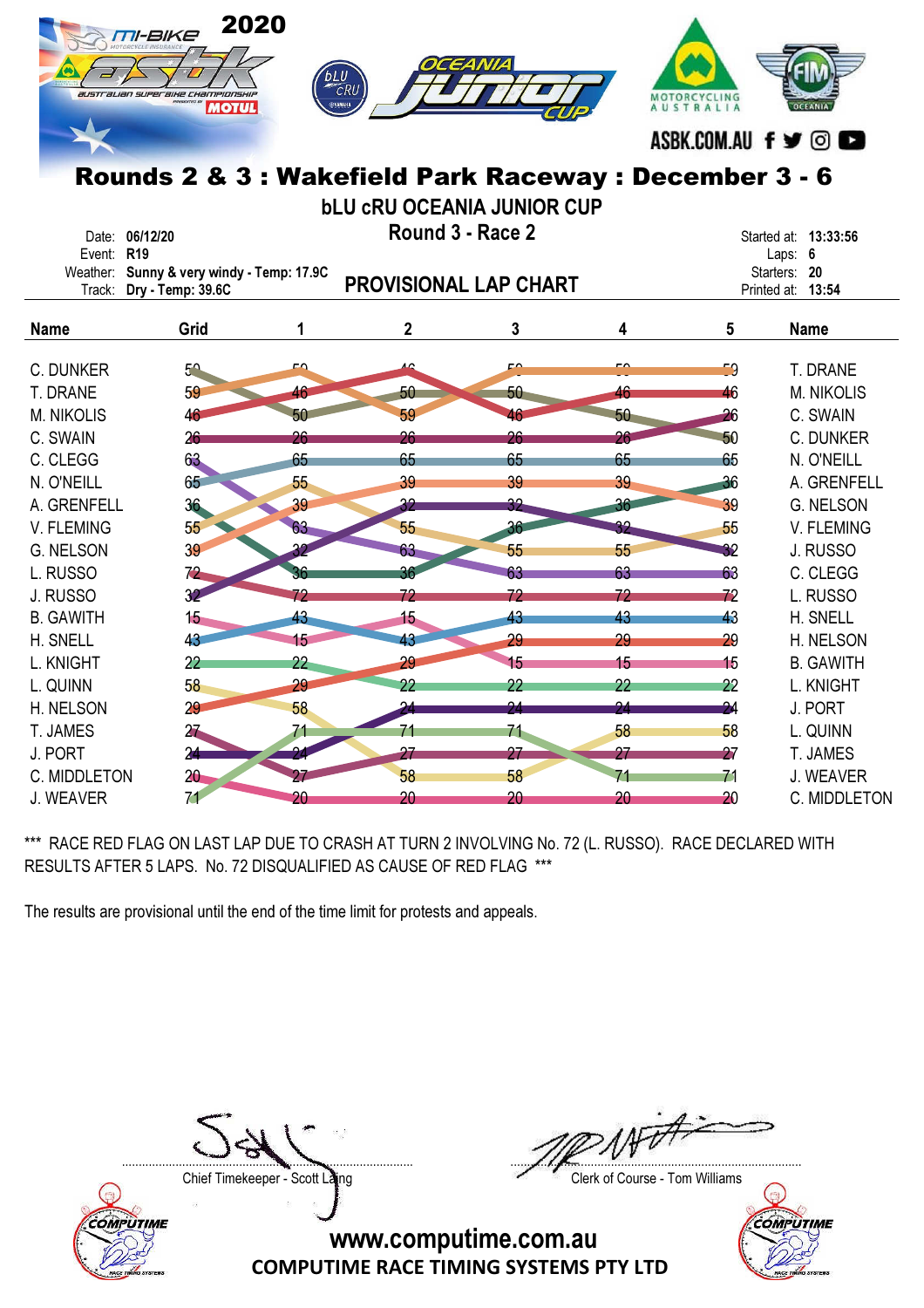

bLU cRU OCEANIA JUNIOR CUP

Date: 06/12/20 **Example 2 Round 3 - Race 2 Started at: 13:33:56** Started at: 13:33:56

| Date:      | <b>UDI14120</b> | A JAVUIIU J - INGUG 4 | Started at: 13 |     |  |
|------------|-----------------|-----------------------|----------------|-----|--|
| Event: R19 |                 |                       | ∟aps:          | - 6 |  |

|            | Weather:          | Sunny & very windy - Temp: 17.9C<br>Dry - Temp: 39 6C PROVISIONAL BEST PARTIAL TIMES |                   |        |                   |        |                    | Starters:<br>20 |          |
|------------|-------------------|--------------------------------------------------------------------------------------|-------------------|--------|-------------------|--------|--------------------|-----------------|----------|
|            | Track:            |                                                                                      |                   |        |                   |        | Printed at:        | 13:54           |          |
|            | Split 1           |                                                                                      | Split 2           |        | Split 3           |        | LAP                |                 |          |
| <b>Pos</b> | Name              | Time                                                                                 | Name              | Time   | Name              | Time   | Name               | Ideal           | Fastest  |
|            |                   |                                                                                      |                   |        |                   |        |                    |                 |          |
|            | C. SWAIN          | 21.318                                                                               | T. DRANE          | 26.957 | C. DUNKER         | 28.475 | <b>C. DUNKER</b>   | 1:17.165        | 1:17.745 |
|            | N. O'NEILL        | 21.384                                                                               | A. GRENFELL       | 27.081 | <b>M. NIKOLIS</b> | 28.670 | <b>C. SWAIN</b>    | 1:17.269        | 1:17.647 |
| 3          | <b>M. NIKOLIS</b> | 21.500                                                                               | C. SWAIN          | 27.090 | N. O'NEILL        | 28.785 | N. O'NEILL         | 1:17.306        | 1:17.702 |
| 4          | C. DUNKER         | 21.594                                                                               | C. DUNKER         | 27.096 | T. DRANE          | 28.817 | <b>T. DRANE</b>    | 1:17.386        | 1:17.633 |
| 5          | T. DRANE          | 21.612                                                                               | N. O'NEILL        | 27.137 | C. SWAIN          | 28.861 | <b>M. NIKOLIS</b>  | 1:17.390        | 1:17.445 |
| 6          | G. NELSON         | 21.669                                                                               | V. FLEMING        | 27.163 | V. FLEMING        | 29.078 | <b>V. FLEMING</b>  | 1:18.022        | 1:18.030 |
|            | A. GRENFELL       | 21.696                                                                               | <b>M. NIKOLIS</b> | 27.220 | H. NELSON         | 29.198 | A. GRENFELL        | 1:18.120        | 1:18.120 |
| 8          | C. CLEGG          | 21.752                                                                               | J. RUSSO          | 27.246 | <b>B. GAWITH</b>  | 29.209 | J. RUSSO           | 1:18.584        | 1:18.674 |
| 9          | V. FLEMING        | 21.781                                                                               | <b>G. NELSON</b>  | 27.490 | C. CLEGG          | 29.284 | <b>G. NELSON</b>   | 1:18.640        | 1:18.641 |
| 10         | H. NELSON         | 21.889                                                                               | C. CLEGG          | 27.617 | H. SNELL          | 29.290 | C. CLEGG           | 1:18.653        | 1:18.803 |
| 11         | H. SNELL          | 21.928                                                                               | J. PORT           | 27.740 | J. RUSSO          | 29.317 | <b>H. NELSON</b>   | 1:18.998        | 1:19.357 |
| 12         | J. RUSSO          | 22.021                                                                               | C. MIDDLETON      | 27.850 | A. GRENFELL       | 29.343 | H. SNELL           | 1:19.218        | 1:19.385 |
| 13         | L. RUSSO          | 22.065                                                                               | H. NELSON         | 27.911 | L. KNIGHT         | 29.406 | <b>B. GAWITH</b>   | 1:19.291        | 1:19.792 |
| 14         | <b>B. GAWITH</b>  | 22.070                                                                               | H. SNELL          | 28.000 | L. RUSSO          | 29.460 | J. PORT            | 1:19.386        | 1:19.669 |
| 15         | J. PORT           | 22.073                                                                               | <b>B. GAWITH</b>  | 28.012 | G. NELSON         | 29.481 | <b>L. RUSSO</b>    | 1:19.541        | 1:19.645 |
| 16         | T. JAMES          | 22.129                                                                               | L. RUSSO          | 28.016 | J. PORT           | 29.573 | <b>L. KNIGHT</b>   | 1:19.923        | 1:20.297 |
| 17         | L. KNIGHT         | 22.204                                                                               | L. KNIGHT         | 28.313 | T. JAMES          | 29.582 | <b>C. MIDDLETO</b> | 1:20.141        | 1:20.275 |
| 18         | C. MIDDLETON      | 22.229                                                                               | J. WEAVER         | 28.341 | J. WEAVER         | 29.721 | <b>T. JAMES</b>    | 1:20.150        | 1:20.675 |
| 19         | L. QUINN          | 22.253                                                                               | T. JAMES          | 28.439 | L. QUINN          | 29.781 | <b>J. WEAVER</b>   | 1:20.373        | 1:20.457 |
| 20         | J. WEAVER         | 22.311                                                                               | l. Quinn          | 28.485 | C. MIDDLETON      | 30.062 | L. QUINN           | 1:20.519        | 1:20.714 |

\*\*\* RACE RED FLAG ON LAST LAP DUE TO CRASH AT TURN 2 INVOLVING No. 72 (L. RUSSO). RACE DECLARED WITH RESULTS AFTER 5 LAPS. No. 72 DISQUALIFIED AS CAUSE OF RED FLAG \*\*\*

The results are provisional until the end of the time limit for protests and appeals.



....................................................................................... .......................................................................................

Chief Timekeeper - Scott Laing Chief Timekeeper - Scott Laing

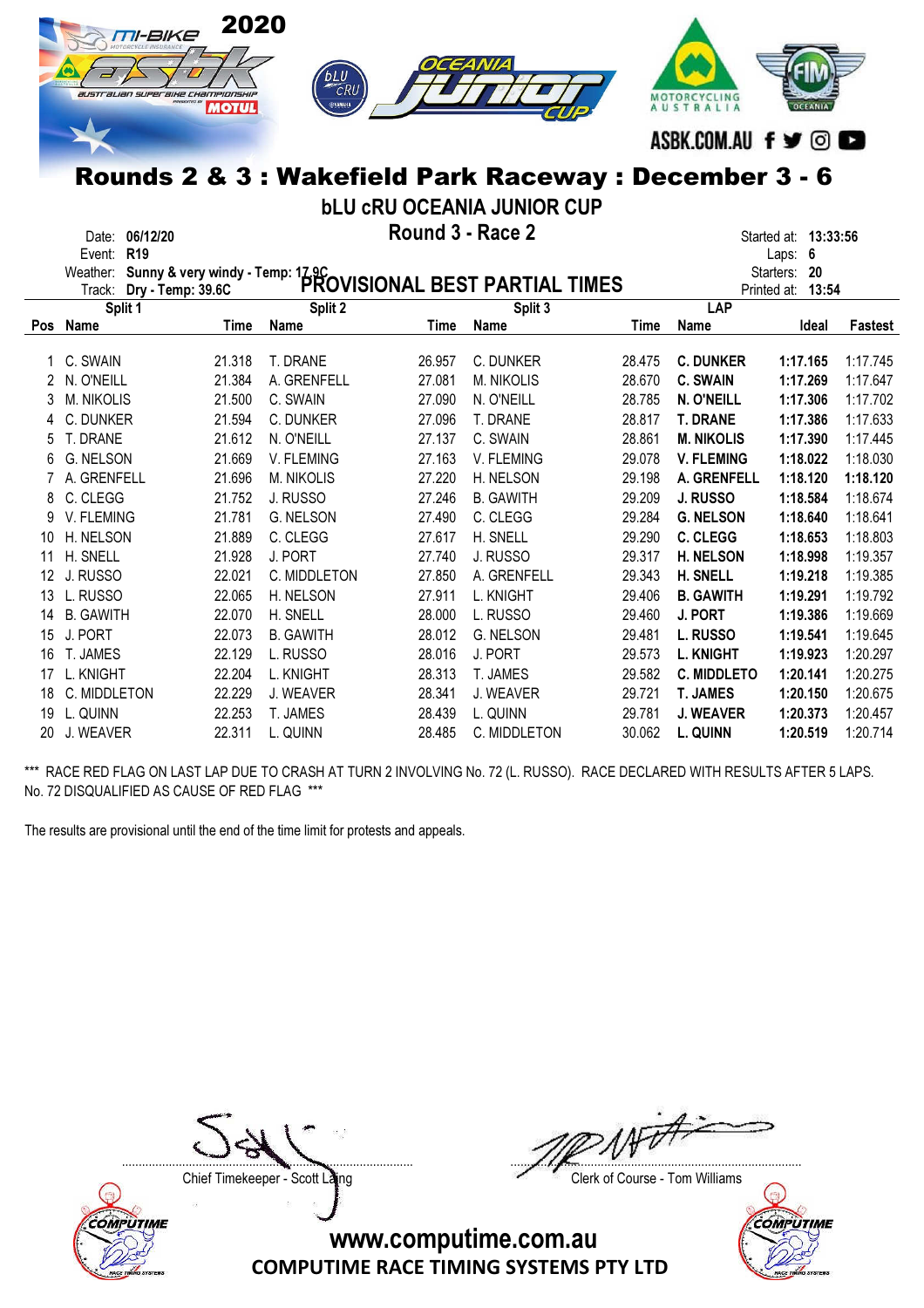

OCEANIA JUNIOR CUP PROVISIONAL ROUND POINTS

#### OCEANIA JUNIOR CUP - ROUND 3

|     |    | -<br>.               | Rnd 3  | Rnd 3          |       |
|-----|----|----------------------|--------|----------------|-------|
| Pos | No | <b>Name</b>          | Race 1 | Race 2         | Total |
|     |    |                      |        |                |       |
| 1   | 59 | Tom DRANE            | 20     | 25             | 45    |
| 2   | 50 | Cameron DUNKER       | 25     | 17             | 42    |
| 3   | 46 | Marianos NIKOLIS     | 18     | 20             | 38    |
| 4   | 26 | Cameron SWAIN        | 16     | 18             | 34    |
| 5   | 65 | Nate O'NEILL         | 15     | 16             | 31    |
| 6   | 63 | Clay CLEGG           | 17     | 11             | 28    |
| 7   | 55 | Varis FLEMING        | 14     | 13             | 27    |
| 8   | 32 | Jai RUSSO            | 13     | 12             | 25    |
| 9   | 43 | Henry SNELL          | 12     | 10             | 22    |
| 10  | 36 | Angus GRENFELL       |        | 15             | 15    |
| 11  | 24 | Jamie PORT           | 9      | 6              | 15    |
| 12  | 58 | Lucas QUINN          | 10     | 5              | 15    |
| 13  | 39 | <b>Glenn NELSON</b>  |        | 14             | 14    |
| 14  | 29 | Hayden NELSON        | 3      | 9              | 12    |
| 15  | 15 | <b>Brodie GAWITH</b> | 4      | 8              | 12    |
| 16  | 22 | Lincoln KNIGHT       | 5      | 7              | 12    |
| 17  | 71 | James WEAVER         | 8      | 3              | 11    |
| 18  | 72 | Levi RUSSO           | 11     |                | 11    |
| 19  | 27 | <b>Toby JAMES</b>    | 6      | 4              | 10    |
| 20  | 20 | Casey MIDDLETON      | 7      | $\overline{2}$ | 9     |



....................................................................................... .......................................................................................

Chief Timekeeper - Scott Laing Chief Timekeeper - Scott Laing

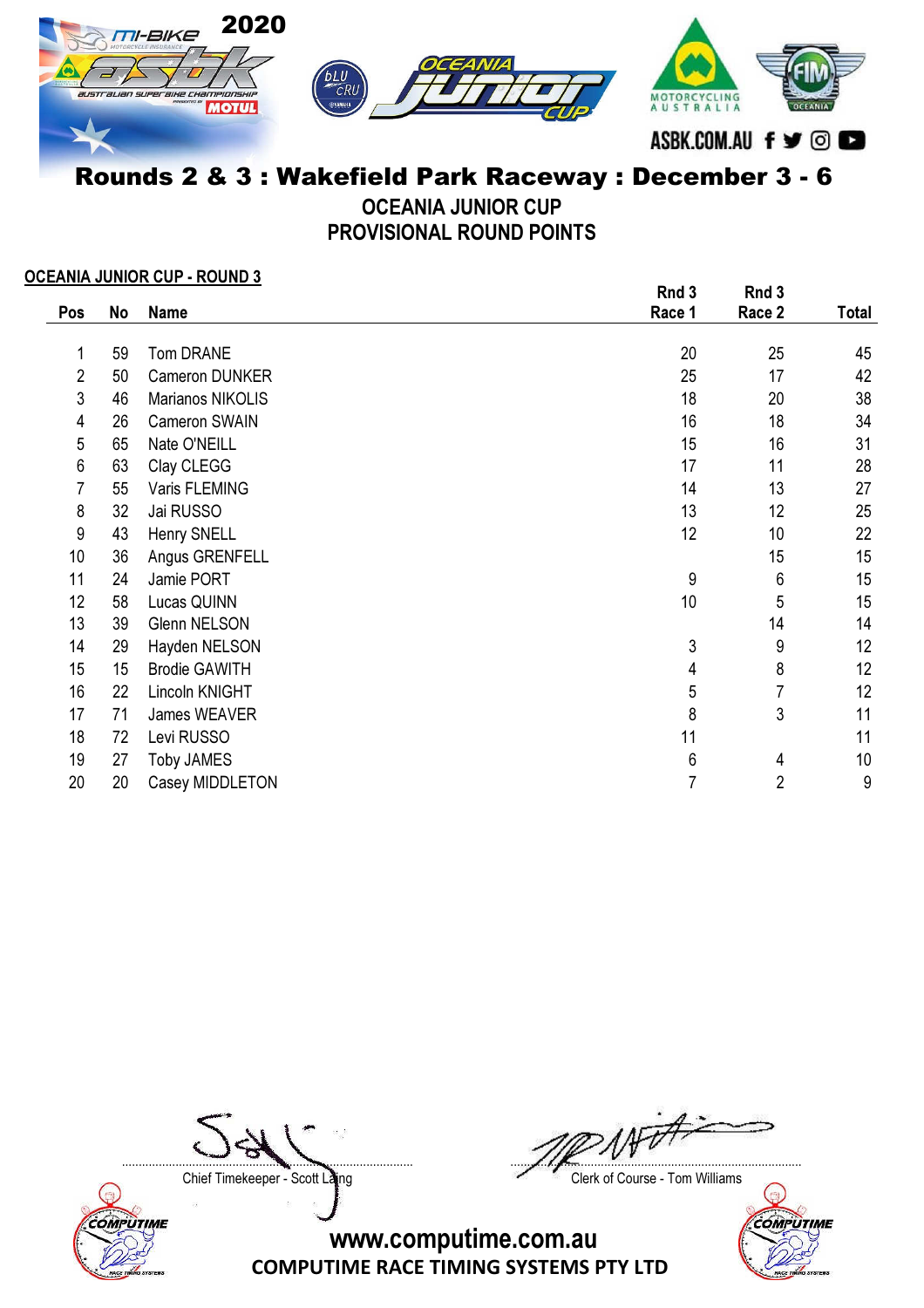

OCEANIA JUNIOR CUP

PROVISIONAL FINAL CHAMPIONSHIP POINTS

#### OCEANIA JUNIOR CUP - ROUND 3

|                |    |                      | Rnd 1       | Rnd 2 | Rnd 3            | Rnd 3          |       |
|----------------|----|----------------------|-------------|-------|------------------|----------------|-------|
| Pos            | No | <b>Name</b>          | <b>WSBK</b> | Wfld  | Race 1           | Race 2         | Total |
|                | 46 | Marianos NIKOLIS     | 49          | 75    | 18               | 20             | 162   |
| $\overline{2}$ | 59 | Tom DRANE            | 46          | 58    | 20               | 25             | 149   |
| 3              | 50 | Cameron DUNKER       | 48          | 55    | 25               | 17             | 145   |
| 4              | 26 | Cameron SWAIN        | 45          | 52    | 16               | 18             | 131   |
| 5              | 58 | Lucas QUINN          | 75          | 21    | 10               | $\sqrt{5}$     | 111   |
| 6              | 63 | Clay CLEGG           | 38          | 42    | 17               | 11             | 108   |
| $\overline{7}$ | 65 | Nate O'NEILL         | 33          | 41    | 15               | 16             | 105   |
| 8              | 55 | Varis FLEMING        | 35          | 39    | 14               | 13             | 101   |
| 9              | 32 | Jai RUSSO            | 29          | 42    | 13               | 12             | 96    |
| 10             | 36 | Angus GRENFELL       | 39          | 36    |                  | 15             | 90    |
| 11             | 43 | Henry SNELL          | 35          | 31    | 12               | 10             | 88    |
| 12             | 29 | Hayden NELSON        | 45          | 24    | $\mathfrak{Z}$   | 9              | 81    |
| 13             | 22 | Lincoln KNIGHT       | 41          | 18    | 5                | 7              | 71    |
| 14             | 72 | Levi RUSSO           | 15          | 28    | 11               |                | 54    |
| 15             | 39 | <b>Glenn NELSON</b>  |             | 33    |                  | 14             | 47    |
| 16             | 15 | <b>Brodie GAWITH</b> | 10          | 17    | 4                | 8              | 39    |
| 17             | 20 | Casey MIDDLETON      | 20          | 8     | 7                | $\overline{2}$ | 37    |
| 18             | 27 | <b>Toby JAMES</b>    | 10          | 14    | $\boldsymbol{6}$ | 4              | 34    |
| 19             | 24 | Jamie PORT           | 18          |       | 9                | 6              | 33    |
| 20             | 71 | James WEAVER         | 12          | 9     | 8                | 3              | 32    |



....................................................................................... .......................................................................................

Chief Timekeeper - Scott Laing Chief Timekeeper - Scott Laing